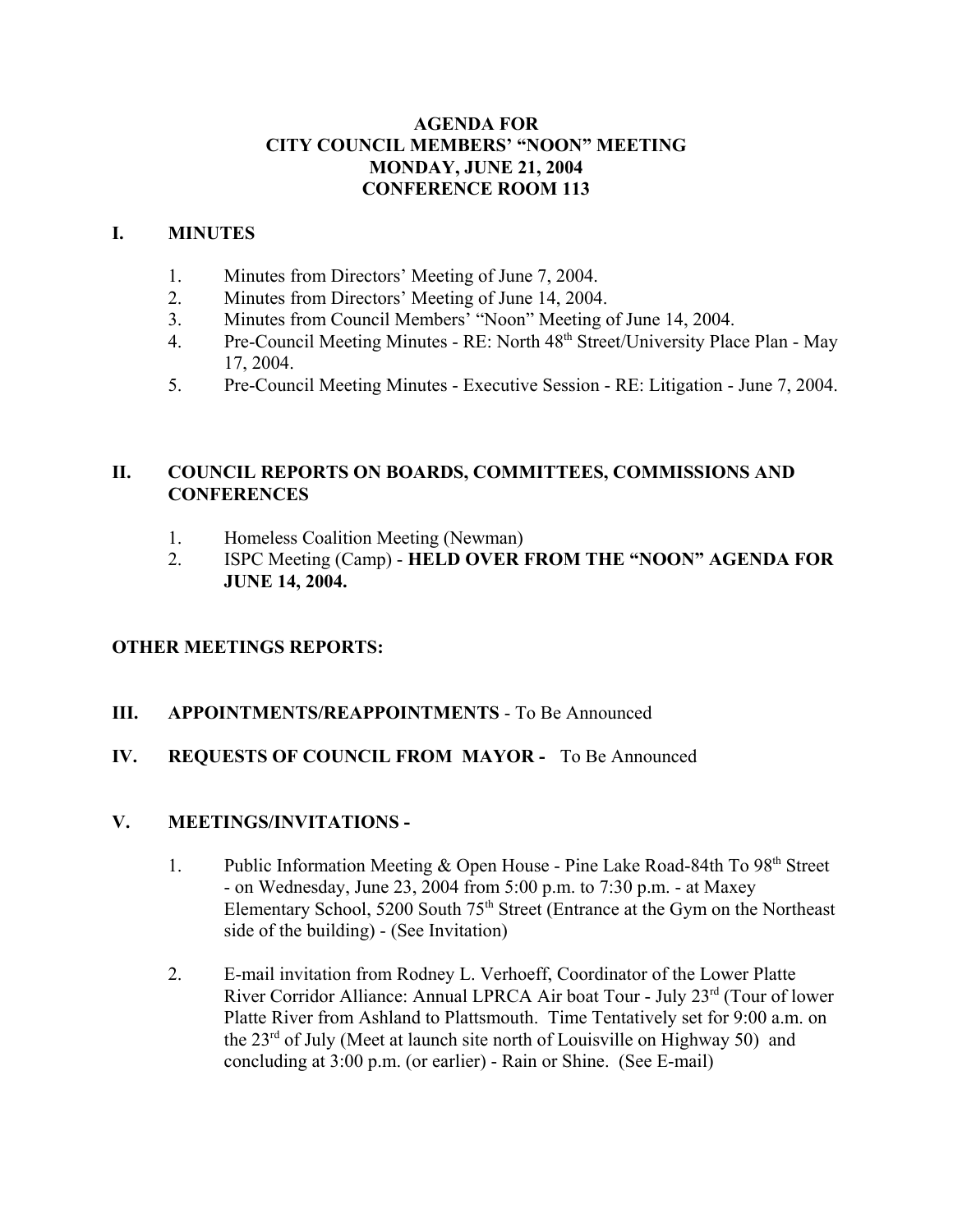# **VI. MISCELLANEOUS - NONE**

# **VII. CITY COUNCIL MEMBERS**

# **VIII. ADJOURNMENT**

ca062104/tjg/jvr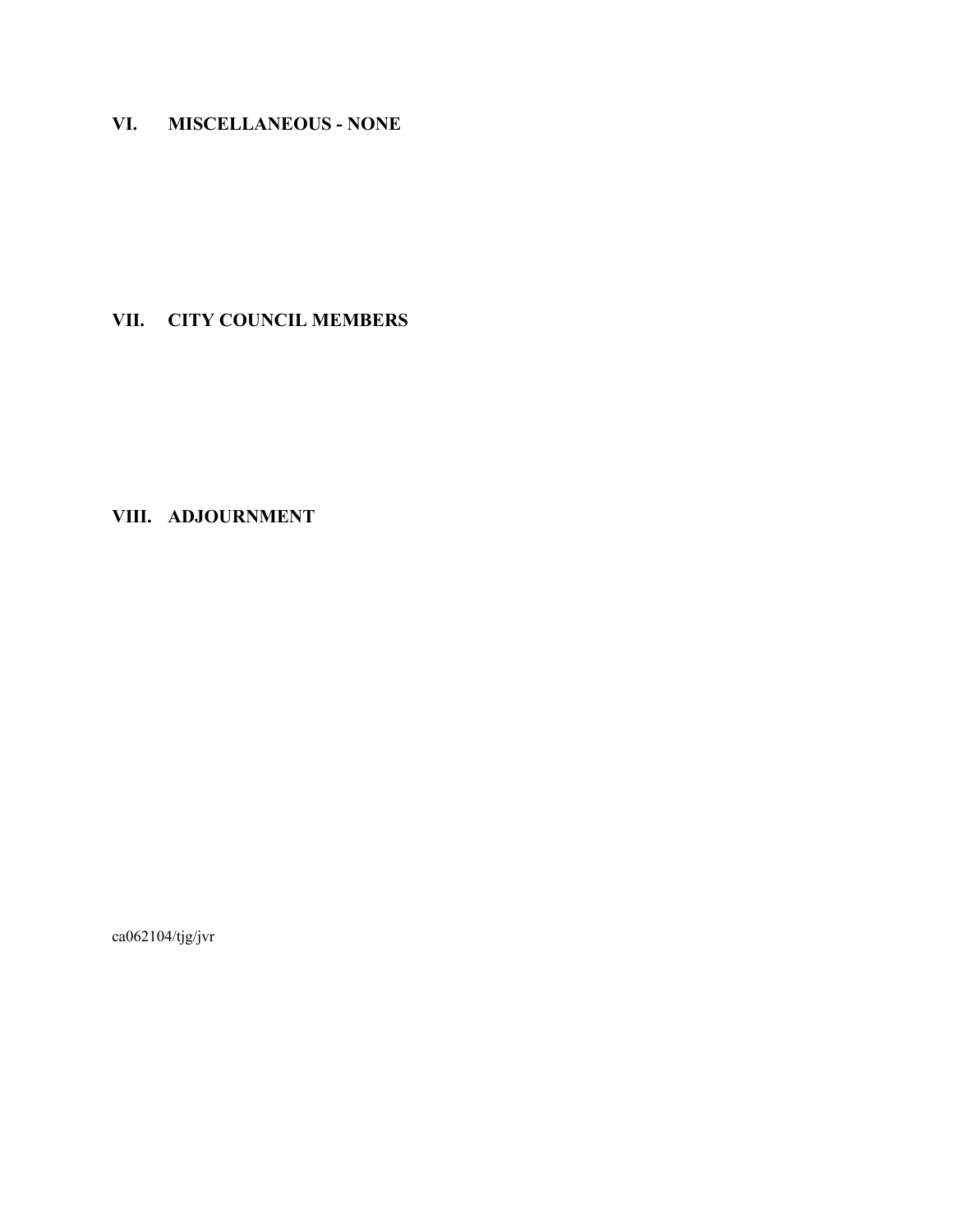## **MINUTES CITY COUNCIL MEMBERS' "NOON" MEETING MONDAY, JUNE 21 , 2004** *CONFERENCE ROOM 113*

*Council Members Present:* Terry Werner, Chair; Ken Svoboda, Vice-Chair; Jon Camp (arrived after minutes approval), Jonathan Cook, Glenn Friendt (arrived after minutes approval), Annette McRoy (arrived after minutes approval), Patte Newman; ABSENT: None

*Others Present:* Mark Bowen, Corrie Kielty, Mayor's Office; Dana Roper, City Attorney; Tammy Grammer, Joan Ray, Council Office; Darrell Podany, Aide to Council Members' Camp, Friendt and Svoboda; Nate Jenkins, Lincoln *Journal Star* representative

# **I MINUTES**

- 1. Minutes from Directors' Meeting of June 7, 2004.
- 2. Minutes from Directors' Meeting of June 14, 2004.
- 3. Minutes from Council Members' "Noon" Meeting of June 14, 2004.
- 4. Pre-Council Meeting Minutes RE: North  $48^{\text{th}}$  Street/University Place Plan May 17, 2004.
- 5. Pre-Council Meeting Minutes Executive Session RE: Litigation June 7, 2004.

Chair Werner requested a motion to approve the above-listed minutes. Ken Svoboda moved approval of the minutes, as presented, by acclamation. The motion received no second, but in accordance with "*Roberts Rules of Order-Newly Revised*" [ 301], the minutes were approved by general consent of those Council Members present (which did represent a quorum).

# **II. COUNCIL REPORTS ON BOARDS, COMMITTEES, COMMISSIONS AND CONFERENCES -**

- 1. HOMELESS COALITION (Newman) Ms. Newman had not attended. But she reported that she had attended the Health Care for the Homeless meeting and they do have their recommendations ready to roll. Ms. Newman noted that they should probably be ready within two or three weeks.
- 2. ISPC (Camp) *Held over from the "Noon" Agenda of June 14, 2004.* Mr. Camp was not yet at the meeting when this report was called.

 OTHER MEETINGS - Ms. Newman reported that she had attended the Stevens Creek Meeting at Walton. They had discussed the Flood Plain Regulations and had also discussed the importance of encouraging people to attend the upcoming informational meetings.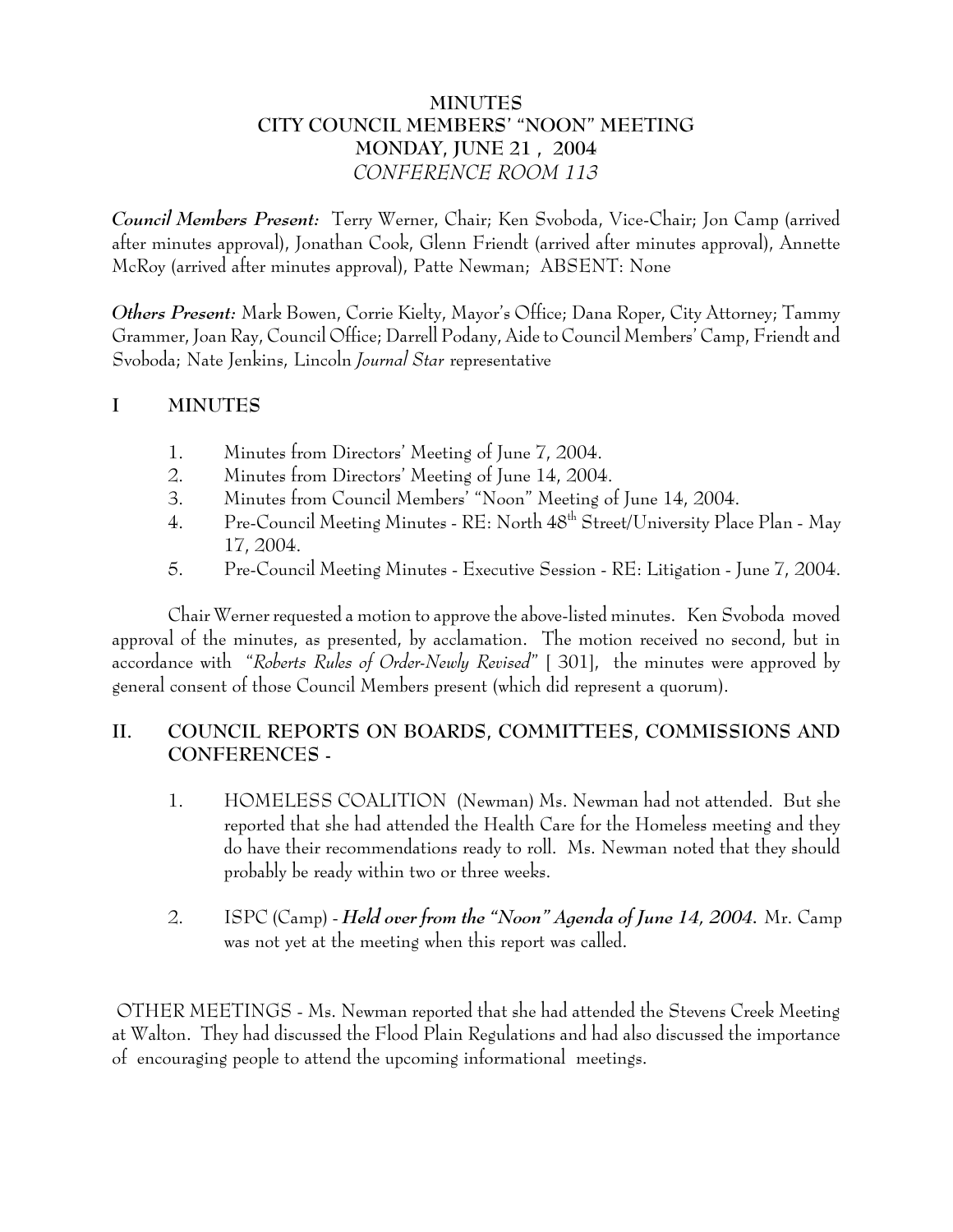**III. APPOINTMENTS/REAPPOINTMENTS -** Ms. Kielty reported that Scott Frogge has represented LCEA on the Personnel Board, but his term is up this month. So, the Mayor has asked all of the unions if they'd like to suggest someone else. Mr. Frogge will probably have to stay on with an extra month added to his term while we see if any of the other unions have an interest in having a representative on the Board. Mr. Frogge has done a really good job, but he's been on the Board for five years now.

Then, Ms. Kielty reported, the Personnel Board had a member resign because she's taking a job in Iowa...Kathy Tabor. This just happened last week, so if Council Members have any suggestions for Personnel Board appointments, we're looking for appointees.

Ms. Kielty noted that they still have an opening on the Community Forestry Advisory Board. Mr. Svoboda asked if there wasn't a lot of interest in membership on this Board? Ms. Kielty indicated that, surprisingly, there was not.

Ms. McRoy commented that she had a name for consideration for appointment. Someone who just moved here has contacted her and they are interested in being on some type of public service board.

 Ms. Kielty commented that that reminded her that there is an opening on the Multicultural Advisory Committee, too. She noted that the woman who resigned, thus creating the vacancy, was a Native American -the only Native American we had on that Committee- so we would be interested in looking at Native American applicants. She added that they do have someone under consideration who was recommended by another board member.

Mr. Werner stated, that while the discussion was on the Multicultural Advisory Committee, he would like to add that he had talked to the President of the Asian Center and they are looking for Board Members who were bankers, or would, at least, be good at fund raising - a criteria, of course, that every board is looking for. Mr. Werner asked if the Administration knew of anyone that might fill that request.

**IV. REQUESTS OF COUNCIL FROM MAYOR** - Mr. Bowen reported on the Mayor's response to the Video Services letter. It references a conversation that occurred between the Purchasing Division and Mr. Shrader. Mr. Bowen noted that, based on Vince's [Mejer] conversation, most of Mr. Shrader's questions have been answered. Mr. Bowen felt Mr. Mejer was very comfortable that all of the questions have been answered satisfactorily and Mr. Shrader now has the knowledge necessary to submit a bid in proper format. Mr. Bowen explained that one of the reasons Mr. Shrader was not awarded the bid was because he did not have some of the products that the City was looking for. And that was one of the reasons his proposals were discounted ...[Here, Mr. Bowen's comments were inaudible]. Mr. Werner noted that the bidder also did not have the service the bid specifications required.

Mr. Camp commented that, just going off what the gentleman wrote, especially for a local versus out-of-state contract.... Mr. Werner noted that there will be another RFI response. He asked Mr. Bowen to clarify that this wasn't the final response to the RFI. Mr. Bowen stated that he was thinking it might be, unless they would like Vince to write another one....we could do that. Mr. Werner stated that Bill {Luxford] had called him and had given him a rather detailed explanation. Perhaps Bill could offer a more detailed response - or Vince, if he would. Mr. Werner felt something a little more detailed would be appropriate.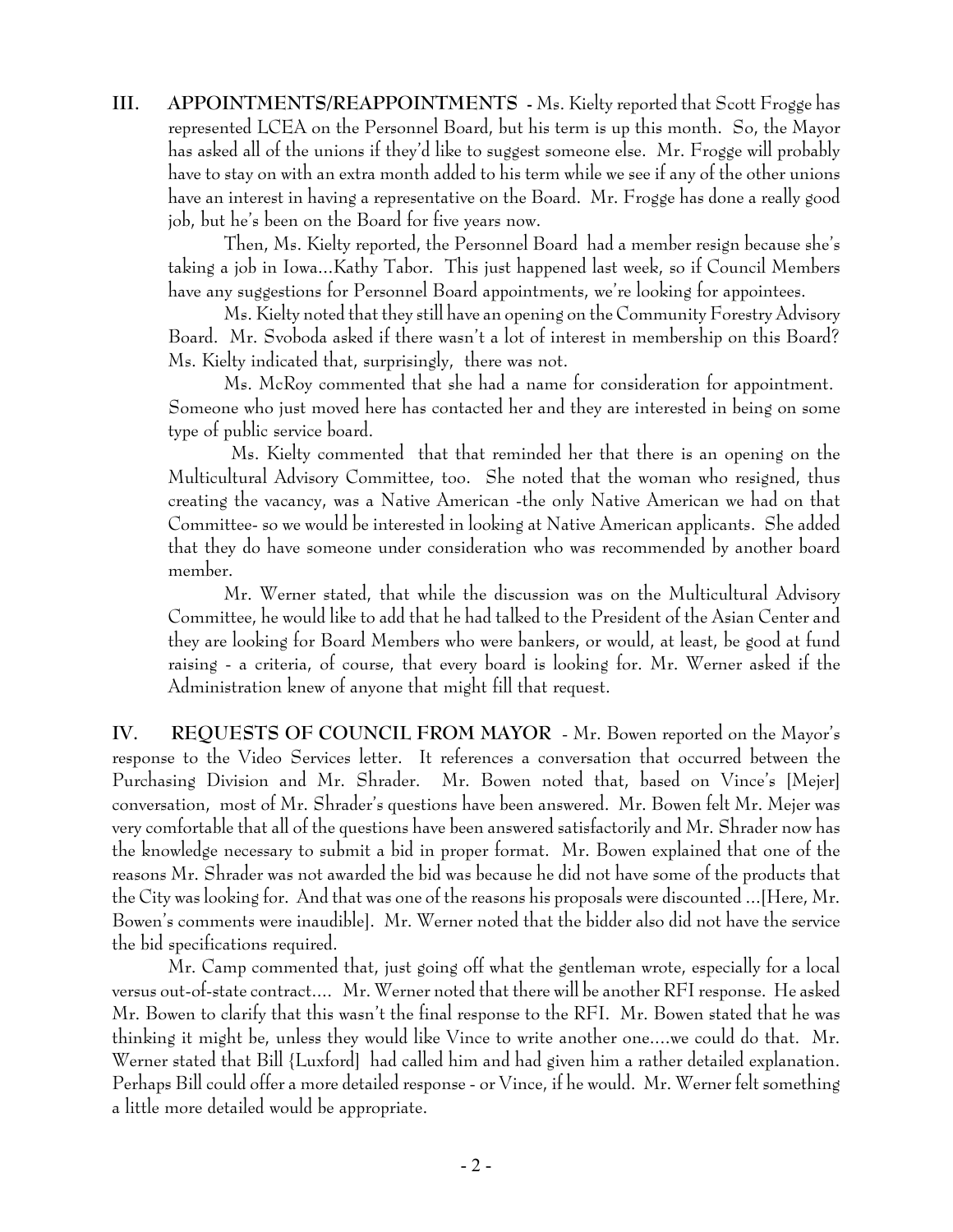Ms. Newman asked how the company in Minnesota would be providing service? Mr. Bowen noted that they contract with somebody locally. Mr. Werner stated that they would have to talk to Bill about it, but the reason for this bid award was simply a service issue.

Mr. Bowen commented that the second thing he wanted to share with Council was a copy of the Mayor's veto letter on Ordinance 03-17683 [The December, 2003 Veto of the Ordinance Amending Title 8 of the Lincoln Municipal Code relating to Health and Sanitation by creating a new Chapter 8.48 entitled the Lincoln Smoke-free Air Act]. Mr. Bowen commented that he just wanted to remind Council that, as they go through and do whatever they plan to do at the meeting, this is why the Mayor vetoed the legislation last time; and she would stand on the same principles as submitted in this veto message.

Mr. Bowen further commented on a Press Release that was being issued today regarding the formation of the Council Compensation Committee. He noted that it identifies the time-frame under which they will be acting. He stated that [inaudible] we still need to have a number from them by the end of July so we can plug it into the budget. In talking with Bill Austin, we do know that they do plan to meet very quickly.

The SRT is wrapping up its report. Mr. Bowen had seen e-mails from the members wherein they are doing their fine-word tuning on the final document. He expected that it would be prepared and sent to the Mayor on Thursday. Mr. Werner asked if they met today? Mr. Bowen answered that they had not, due to the Angelou Breakfast. They were talking about trying to get one more meeting scheduled, in order to look over the final wording on everything as a package, but he hadn't heard if that had been arranged or not.

Mr. Bowen stated that those were the official items that he had to present to the Council. He did want to add some information on the number of calls they had all received regarding Vice-President Cheney's visit...and the ensuing traffic issues experienced last Friday. Mr. Bowen noted that there had been a number of traffic issues The Administration had been trying to calculate the costs involved in the visit, because a number of callers had asked about that. At this point, a rough calculation is a \$31,000 cost to the City for additional Police personnel costs and PW's work with barricades, street closings, etc; and the Fire Department had an ambulance traveling with the Vice-Presidential motorcade. Fire Command Stations had been set up at both hotels as well. Mr. Bowen didn't know if there would be any reimbursement on those costs, or not.

Mr. Werner inquired if the City hasn't traditionally been reimbursed by the Secret Service for security costs for such a visit. Mr. Bowen noted that this had not been an official State Visit, but was a political appearance, so he did not know how the Secret Service would be handling that. Mr. Bowen noted that there were also some casual costs such as the revenue lost from the 211 parking meters that had been hooded for security along the motorcade route.

Mr. Friendt asked if the Administration could not check what the precedents might be in other communities in recouping such expenses incurred by Presidential visits -Republican or Democrat? Mr. Bowen said they were trying to do some checking to see what precedents there were, not only in Lincoln's history, but in surrounding communities as well, noting that the City was just trying to recover some of the costs.

Discussion continued on this issue briefly with comments regarding the financial responsibilities of the various political parties involved in such visits being looked at in the reimbursement process.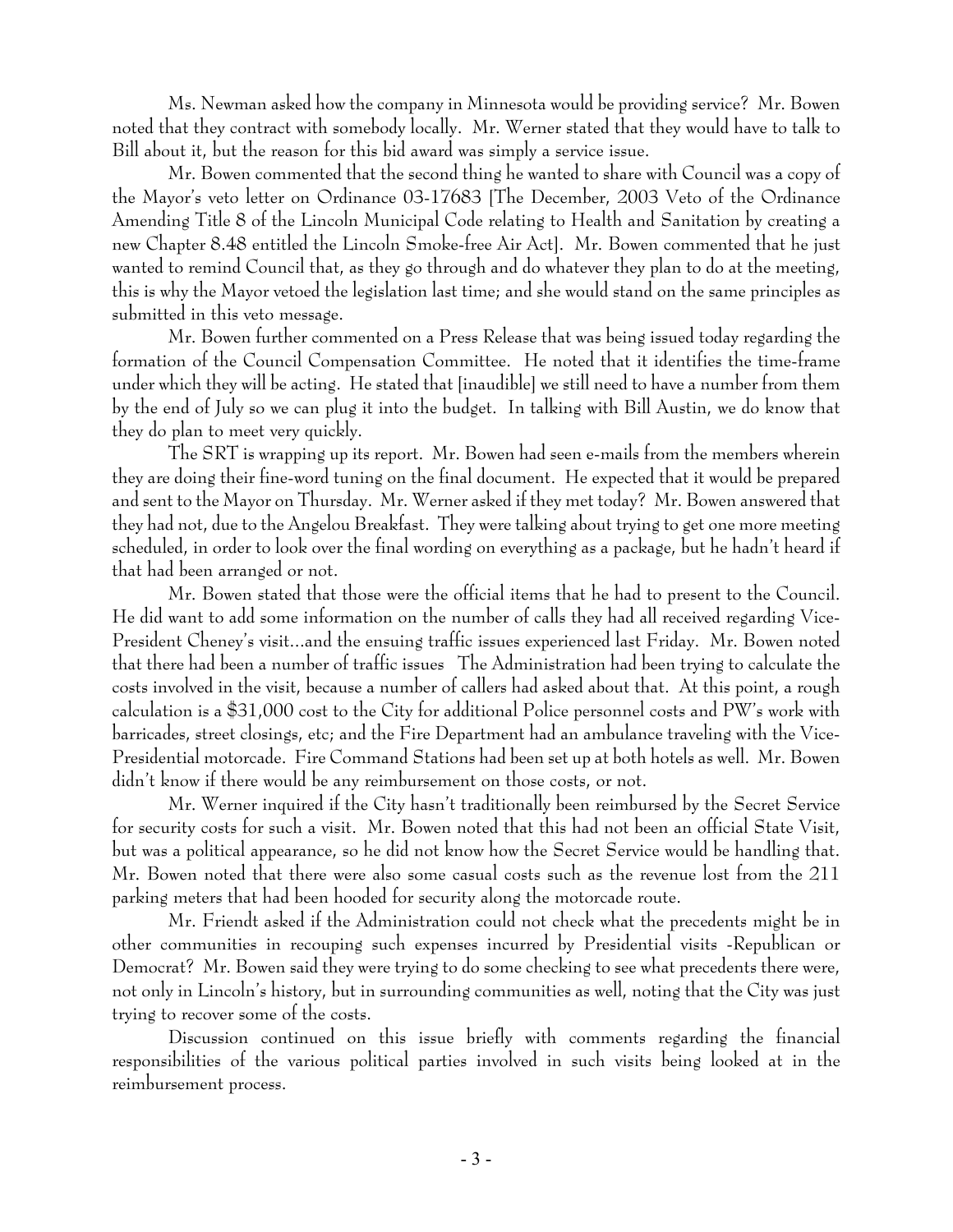Mr. Bowen added, in relation to costs recovery, that they were also investigating how to best work with the Federal Agencies to recoup the City's expenses incurred during the help given to the County and the City of Hallam during the May  $22<sup>nd</sup>$  Storm aftermath. This was discussed briefly with a final note that the costs would be tallied in order to submit those costs to FEMA for reimbursement at the Federal level - with no costs being assessed directly against the storm-stricken areas.

**V. MEETINGS/INVITATIONS** - Noted Without Significant Comment. [An Addendum with Additional Requests for Ribbon Cutting Appearances by Council Members from the Chamber of Commerce were included on the `Attend' Listing]

#### **VI. MISCELLANEOUS -** None

#### **VII. COUNCIL MEMBERS -**

JON CAMP - Mr. Camp had two issues he wished to discuss. One was regarding the smoking act with a request for clarification on the procedural process Council would follow when the issue came forward for public hearing. This process was discussed briefly. Dana Roper commented that Council could handle the issue in anyway they would find appropriate. Mr. Camp wanted to have the Ordinances split with a definite vote of repeal on the original ordinance with a separate vote on the substitute ordinance. Mr. Roper explained that new legislation always has a built-in "repealer" clause which repeals any legislation that it supercedes. It was determined that the two would be addressed separately if Mr. Camp wanted to so move during the voting session at the Formal Council Meeting next week, when the ordinance would be voted upon. It was also agreed that the Chair would explain, prior to the public hearing today, that the original ordinance would be withdrawn and, therefore, would not be at issue for discussion; but that the new ordinance should be the focus for public input for those who wished to speak on the smoking ordinance today.

The "under 18-years of age" issue was not included in the new ordinance. This was noted, and discussed briefly with the thought expressed that amendments could certainly be brought forward for consideration and added to the new ordinance (and this could certainly be one of them ) during the voting session next week. But, it was agreed, it would be best if everyone were working from the same ordinance which should be the final draft - Legislative Bill #04-123.

Mr. Camp asked for a list of the changes to the ordinance. Mr. Roper stated that last week he had given Council the only thing he knew that exists - which was a comparison of the LMC Chapters.

**JONATHAN COOK** - No Further Comments

**GLENN FRIENDT** - No Further Comments